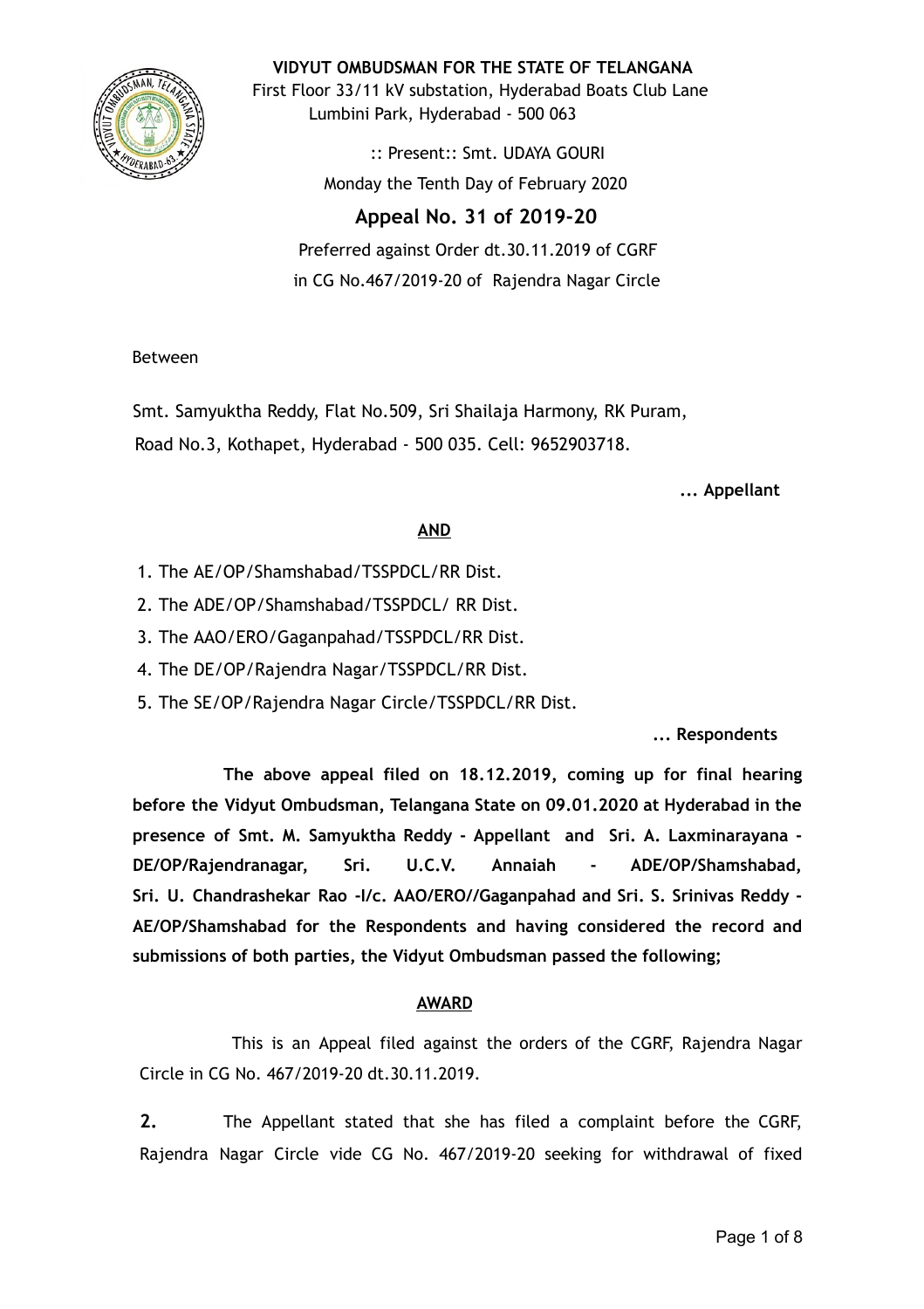charges of Rs 28,875/- against SC No. 4237 08156 and Rs 33,000/- against SC No. 4237 07615 demanded in the month of Sep'2019 in the arrears bill and the learned CGRF failed to appreciate her grievance and allowed the said complaint partly directing her to pay the fixed charges on her both service connections for the additional load of 7KW on SC No. 4237 08156 and 8KW on SC No. 4237 07615 for 3 years prior to 23.08.2019 after adjusting Rs 20,000/- already paid by her, within reasonable time. As such aggrieved by the same the present appeal is filed.

**3.** The Appellant contended in the present Appeal that she is a Resident of the premises bearing No. Flat No. 509, Sri Sailaja Harmony, R.K.Puram, Road No.3, Kothapet, Hyderabad and that she has been allotted two service connections bearing No. SC No.s 4237 08156 and 4237 07615. She further contended that the bills pertaining to Sep'2019 demanded her to pay Rs 28,875/- towards SC No. 4237 08156 and Rs 33,000/- towards SC No. 4237 07615 towards fixed charges. She also stated that there are no tenants residing since 5 years in the said premises, as such she was paying minimum charges regularly on the said service connections, but suddenly when she received the bills demanding her to pay the huge amounts on the above service connections belonging to her she was shocked as she was not aware of such service charges pending as demanded by the Respondents. Hence she approached the CGRF and sought for waiver of the said amounts, but the CGRF failed to address her grievance and hence filed the present Appeal.

**4.** The Appellant in support of her contentions stated that it is evident from the power bills that we are not using any electricity in 2 service connections since 5 years but in September bill we got a total of Rs 66,000/- in 2 bills. We have approached CGRF for the same and we were told the case is in our favour but when I finally received the order letter it is something different which I did not understand.

We have paid Rs 10,000/- for each service connection i.e. Rs 20,000/- total at 2 months ago. Already there is an advance amount paid i.e. Rs 12,000/- in our power bill.

As we aren't using any power since long and there is '0' units usage in one service and a minimum usage in another. I do not want to pay for the fixed charges which I am being asked for 5 years, when the complaint was booked in May'2013. We have paid Rs 19,600/- and 22,400/- why did not the officer who booked the case told us about the fixed charges in 2013. After 6 long years they are asking us to pay the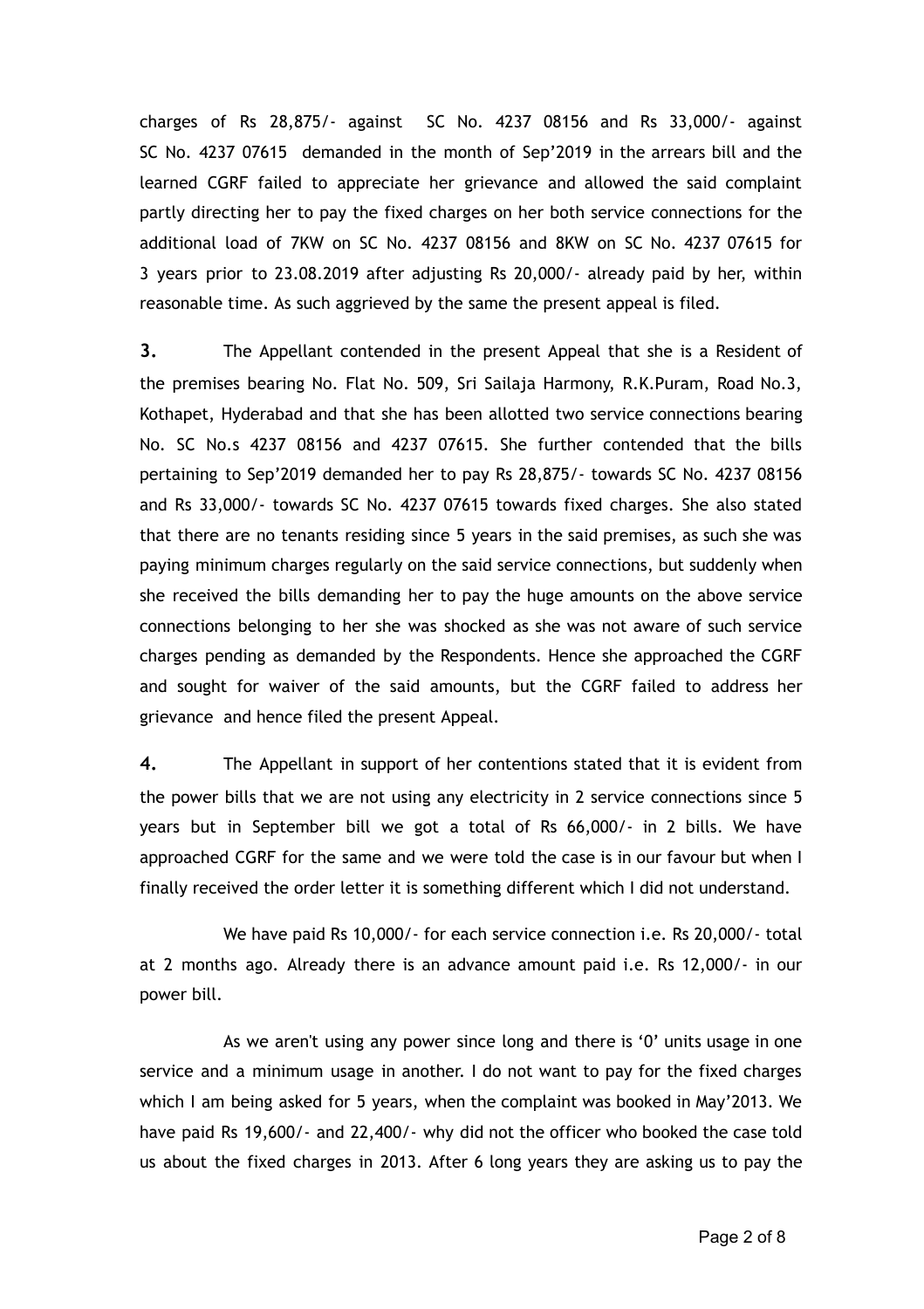amount. Now there is no tenant in the property we are no way responsible to pay after such a long duration where we paid when the case was booked in 2013.

It is a pure negligence of the electricity department who are charging us after 6 years.When the consumer is unaware of load or fixed charges they need to tell us within a few days and we would have reduced the load or anything suitable to our needs.

If they wake up after a long time and wish to generate revenues from innocent consumers like us who pay the bills regular it's a fault.

I would like to request Vidyut Ombudsman to look into the issue and do us a favour seeking all the evidence which I am submitting along this request letter.

I request you to give order not to disconnect the power until the case is done.

## **5. Reply of the Respondents**

That the consumer has given complaint for withdrawal of fixed charges to SC No. 4237 08156 of Category II for Rs 28,875/- and SC No. 4237 07615 of Cat II for Rs 33,000/-of M. Samyktha Reddy, Shamshabad section.

That the service No. 4237 08156 was booked a development charge case vide case No. DPE/RRS/SD02/7955/13 on 21/05/2013 for regularisation of additional load 7KW and existing load 1 KW making total load of 8KW and assessed amount Rs 19,600/- the same was paid vide PR Nos. 759825, 759826 for Rs 14,000/- and Rs 5,600/- on 18.10.2013. The load was regularised from 1KW to 8KW for the month of Aug'2019. As per the tariff orders at the time of load regularisation fixed charges demand raised for additional load 7KW for Rs 28,875/- for the period from the date of booking of case i.1. 21/05/2013 to date of regularisation of load i.e. 23.08.2019.

Another service No.42337 07615 is also booked a development charge case vide case No. DPE/RRS/D02/7954/13 on 21/05/2013 for regularisation of additional load 8KW and existing load 1KW making total load 9KW and assessed amount Rs 22,400/- the same was paid vide PR Nos. 759833 and 759844 for Rs 16,000/- and Rs 6,400/- on 18.10.2013. The load was regularised from 1KW to 9KW for the month of Aug'2019 at the time of load regularisation fixed charges demand raised for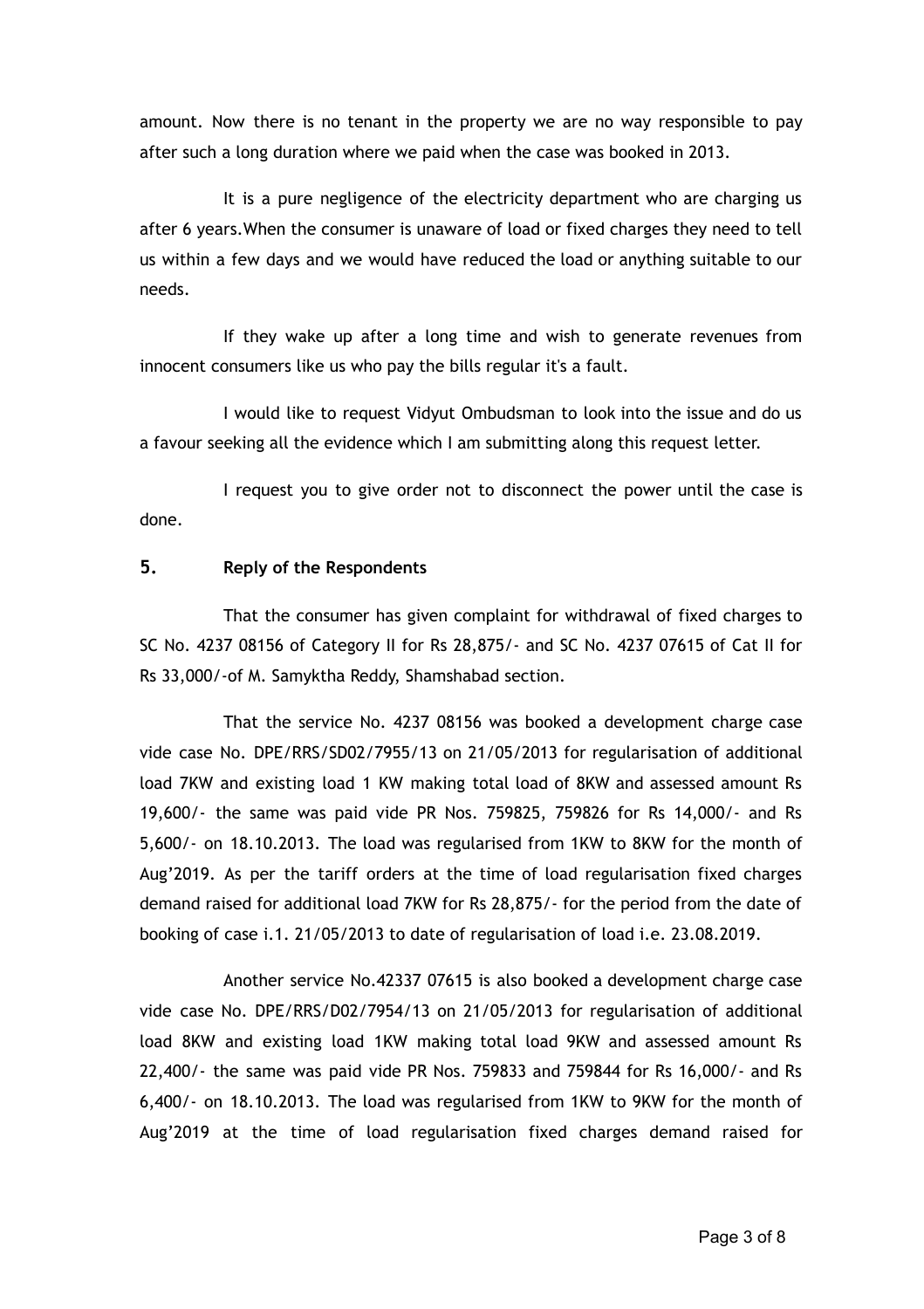additional load 8KW for Rs 33,000/- for the period from the date of booking of case i,e 21/05/2013 to date of regularisation of load i.e.23/08/2019.

Hence the same was submitted to the CGRF. The CGRF is directed to collect the fixed charge on both service connections of the consumer i.e 4237 08156 for additional load of 7KW and SC No. 4237 07615 for additional load of 8KW only for three years prior to 23.08.2019.As per the directions of CGRF the fixed charges revised three years and the same was sent to circle office for approval obtaining approval from the Accounts officer/Revenue/RRC(S) it will be affected.

### **6. Rejoinder of the Appellant**

As said earlier we got a bill of Rs 61,000/- in Sep'2019 after the power was disconnected we contacted the department and was told about the charges which are unaware. We paid all the bills regularly on time.

We have paid Rs 30,000/- + Rs 12,000/- as security deposit in 2013 when the premises was inspected after 75 months not in Sep'2019 we have got a bill of Rs 61,000/- which I request you to withdraw as we are paying every bill on time and its negligence of the department who did not regularise the load till 75 months. As per the Electricity Ac'2003, Section 56(2) No sum due from any consumer, under this section shall be recoverable after a period of two years from the date when such sum became first due unless such sum has been shown continuously in the bills Hence, such sum cannot be recovered as it is barred by limitation.

We were forced to pay Rs 20,000/- on two service numbers 4237 08156 and 4237 07615 in the month of Sep'2019. We would like to ask your highness to refund the amount paid as it's a case of negligence of the department.

### **Heard both sides.**

### **Issues**

**7.** In the face of the averments by both sides, the following issues are framed:-

- 1. Whether the Appellant is entitled for withdrawal of the alleged excess bills issued in the month of Sep'2019 on her service connections ? and
- 2. To what relief?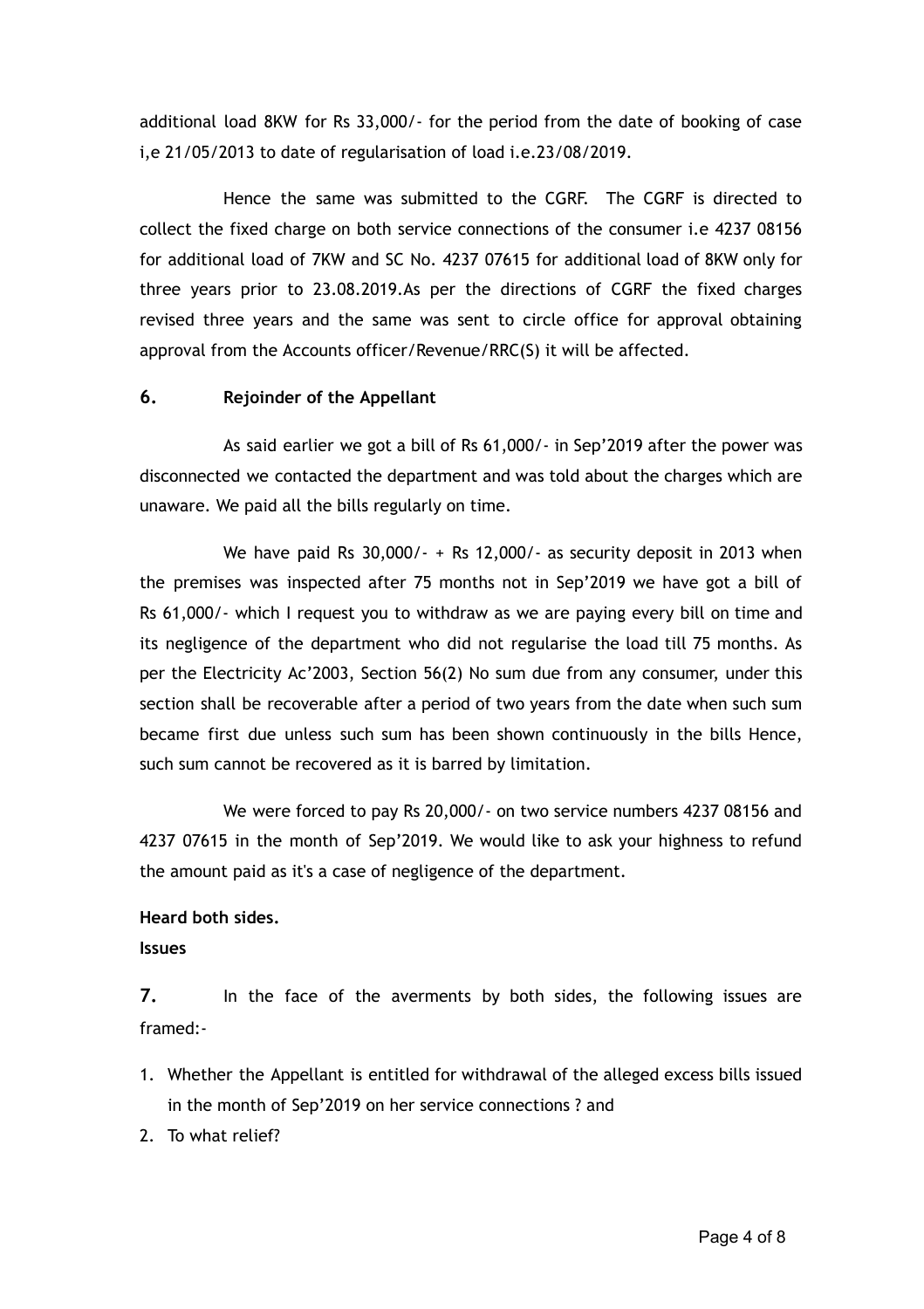#### **Issue No.1**

**8.** The evidence on record shows that the Appellant i.e. Smt. M. Samyuktha Reddy, is a Resident of Flat No. 509, Sri Sailaja Harmony, R.K.Puram, Road No.3, Kothapet, Hyderabad is having two service connections i.e. SC No. 4237 08156 at premises No. 222, NH-7, Madhura Nagar, Siddanthi Nagar, Shamshabad, R.R.Dist and SC No. 4237 07615 of Category II at Plot No. 233 and 234, Madhura Nagar, Shamshabad, R.R.Dist. and that the said premises are kept vacant since 5 years and as such she has been paying minimum charges for the said two service connections, but suddenly in the month of Sep'2019 she received a bill of Rs 28,875/- towards SC No. 4237 08156 and Rs 33,000/- towards SC No. 4237 07615 of Category II and as such she was shocked at the said bills as she has been paying minimum charges regularly and that she was not informed about such arrears as claimed by the Respondents.

**9.** The Appellant who admitted that she has two service connections claimed that she paid an amount of Rs 10,000/- each i.e. Rs 20,000/- towards the demand made by the Respondents and also pointed out that there is a deposit of Rs 12,000/ with the Respondents. She further stated that they are not using any power supply from the above said service connections since 5 years and that the said amounts are being demanded consequent to the Respondents booking two additional load cases against service connections in the year 2013 and that she has paid an amount of Rs 19,600/- and Rs 22,500/- on 18.10.2013, as such the Respondents cannot claim the fixed charges for the said period i.e. after 6 long years, particularly when there are no tenants in the said premises and hence asserted that they are not liable or responsible for the said demanded amount as obviously the negligence is on the part of the Respondents officials as such demanded for withdrawal of the said amount.

**10.** The Respondents on the other hand contended that the Service Connection No. 4237 08156 was drawing extra load of 7 KW over and above the existing load of 1KW making the total to 8KW and as such the said service connection was booked vide case No. DPE/RRS/SD02/7955/13 on 21.05.2013 for Development Charge and for regularisation of additional load of 7KW and assessed an amount of Rs 19,600/ towards the said additional load and as such the Appellant paid an amount of Rs 14,000/- vide PR No. 759825 and Rs 5,600/- vide PR No. 759826 on 18.10.2013 and as such the load was regularised from 1KW to 8 KW and hence the demand for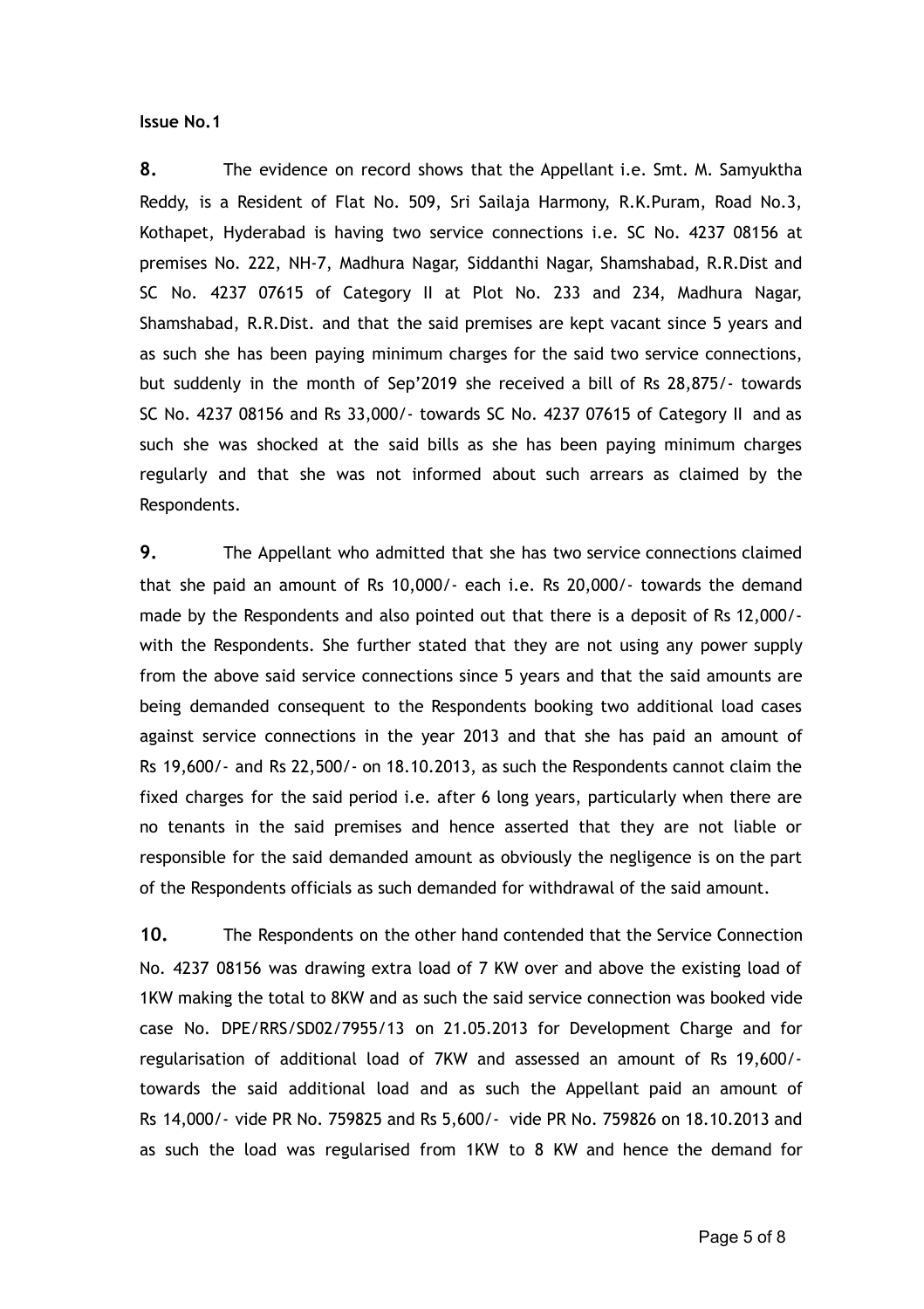regularisation of fixed charges for additional load was raised from the date of booking the case i.e. on 21.05.2013 to the date of regularisation of load i.e. 23.08.2019.

**11.** The Respondents also contended that the service connection No. 4237 07615 was drawing extra load of 8 KW over and above the existing load of 1 KW making the total 9 KW and as such the said service connection was booked vide case No. DPE/RRS/SD02/7954/13 on 21.05.2013 for Development charge and for regularisation of additional load of 8 KW and hence assessed an amount of Rs 22,400/- towards the said additional load and hence the Appellant paid an amount of Rs 16,000/- vide PR No. 759833 and Rs 6,400/- vide PR No. 759844 on 18.10.2013, hence the load was regularised from 1 KW to 9 KW, as such the demand for regularisation of fixed charges for additional load was raised from the date of booking the case i.e. 21.05.2013 to the date of regularisation of load i.e. 23.08.2019. As such contended that their bills pertaining to the above two service connections for the month of September seeking for regularisation of the additional load was in accordance with the Tariff Orders as prevalent at the time of booking the case and hence the Appellant is not entitled for any withdrawal of the said bills demanded by them in the month of September'2019 as it was done according to the Tariff Orders prescribed and filed the table for the period in question as shown below:-

| SC No. 4237 08156                                  |                    |                       |                                       |                               | SC No. 4237 07615                                  |                    |                      |                              |                                          |
|----------------------------------------------------|--------------------|-----------------------|---------------------------------------|-------------------------------|----------------------------------------------------|--------------------|----------------------|------------------------------|------------------------------------------|
| Case No.                                           | Assessed<br>amount | Amount<br>paid        | <b>Excess</b><br>Load                 | Date of<br>Regularis<br>ation | Case No.                                           | Assessed<br>amount | Amount<br>paid       | <b>Excess</b><br>Load        | Date of<br>Regularisati<br><sub>on</sub> |
| DPE/RRS/<br><b>SD02/</b><br>7955/13<br>dt.21.05.13 | 19,600             | 14.000<br>£t<br>5,600 | $1$ KW $+$<br>$7$ KW =<br><b>8 KW</b> | 23.08.19                      | DPE/RRS/<br><b>SD02/</b><br>7954/13<br>Dt.21.05.13 | 22,400             | 16,000<br>£<br>6,400 | $1$ KW $+$<br>$8KW =$<br>9KW | 23.08.19                                 |

**TABLE - 1** 

**12.** The said contentions of both sides go to show that admittedly the Appellant failed to either remove the additional connections or part of the additional connected load by giving representations to the concerned Divisional Engineer after receiving the notice from the Respondents and on the contrary choose to regularise the load by paying the demanded amount while the Respondents instead of regularising the service connections of the Appellant on the date of payment, the cases have regularised the same on 23.08.2019, which goes to show that there is a negligence on both the parties. Since the above evidence clearly shows that the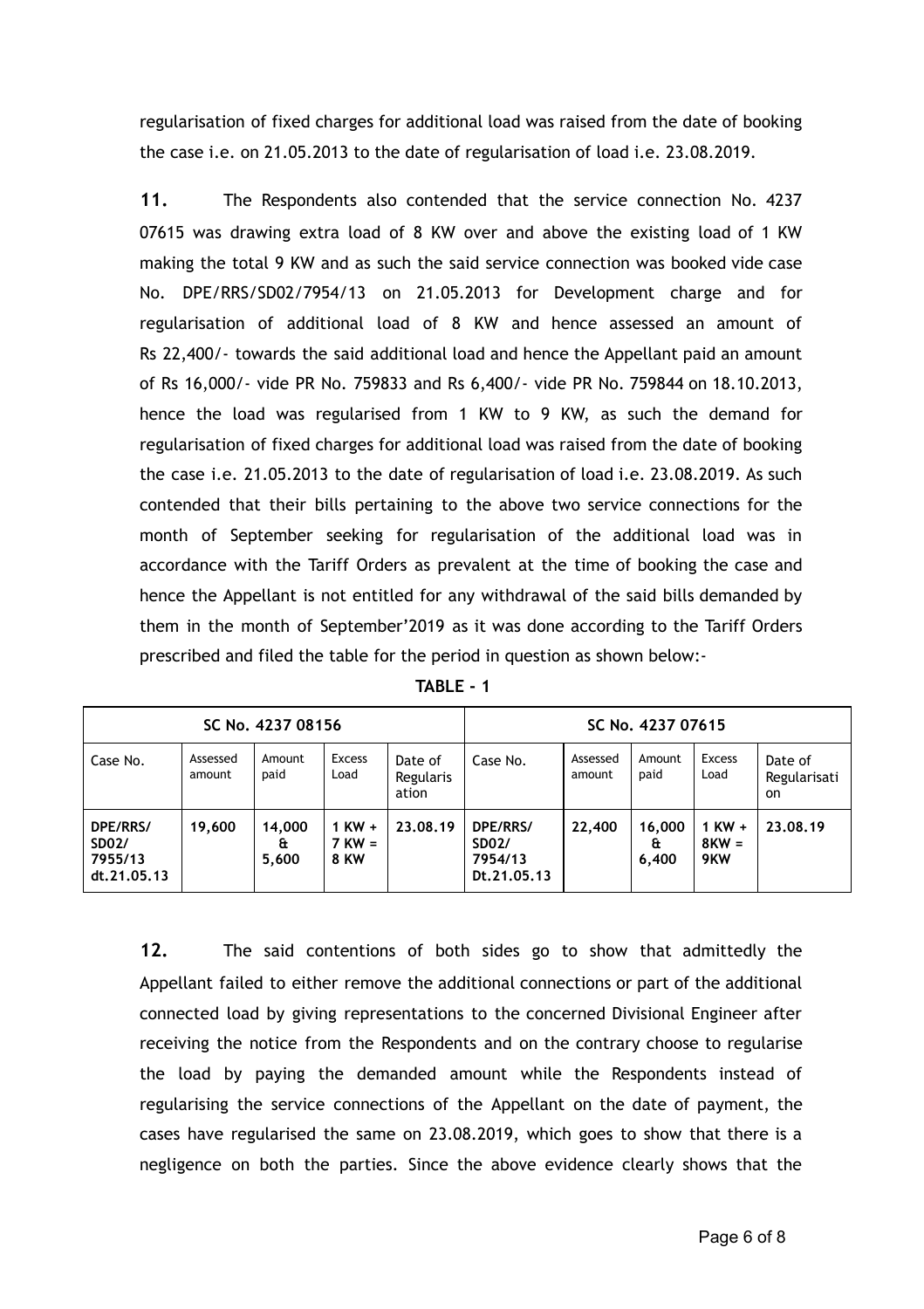Appellant having received the notice from the Respondents choose to regularise the additional load instead of giving a representation for either cutting down the additional load or reducing the said load, the Tariff Order 2012-13 for levying of fixed charges to the LT-II consumers which is introduced by the Hon'ble Commission is perused and found that Clause 178 and found that the same prescribes that in an effort to introduce two part Tariff as general policy for better revenue recovery and also load monitoring by the Licensees, the Commission has decided to levy fixed charges during the Financial Year 2012-13 at Rs 15/ KW subject to a minimum of Rs 15/- per month on LT-II(B), Non Domestic/Commercial with contracted load above 500 watts.

**13.** Hence from the Tariff Year 2012-13 every Non Domestic/Commercial consumer having loads above 500 Watts were liable to pay the fixed charges and this was structured in the billing of the LT Category Consumers. In the present case though the consumer connected load was 8KW and 9KW, the fixed charges were levied for 1KW only until 23.08.2019 date of load regularisation, thereafter Fixed charges were levied for total loads as per the rates in vogue and the Appellant is paying regularly without any protest. Hence the plea taken by the Appellant that the fixed charges levied is to be paid by their tenants is not correct as both the said service connections are registered in the name of the Appellant Smt. Samyuktha Reddy and there is neither an agreement or a contract between the Appellant's tenants and the Respondent/Licensee, apart from there being no request to reduce the contracted load and the Appellant is availing the supply of 8KW and 9 KW on her service connections. Hence the Appellant is liable to pay the total load charges as there is no provision to relax more than the relief given by the CGRF in CG No. 467/2019-20 dt.30.11.2019.

**14.** A perusal of the order of the CGRF clearly shows that it has applied the general law of limitation under the Limitation Act 1963 and restricted the period to 3 years for the purpose of assessing the fixed charges and as such there is no scope for the Ombudsman to interfere with the orders of the learned CGRF. As such concludes the Appellant is liable to pay the balance amount of the fixed charges on the difference of load for 3 years prior to 23.08.2019 duly adjusting the amounts already paid i.e. Rs 20,000/-. The contention of the Appellant stating that the demand of the Respondents is barred by the Electricity Act'2003 under Section 56(2) is rejected as the period of limitation under Section 56 of the Electricity Act'2003 comes into